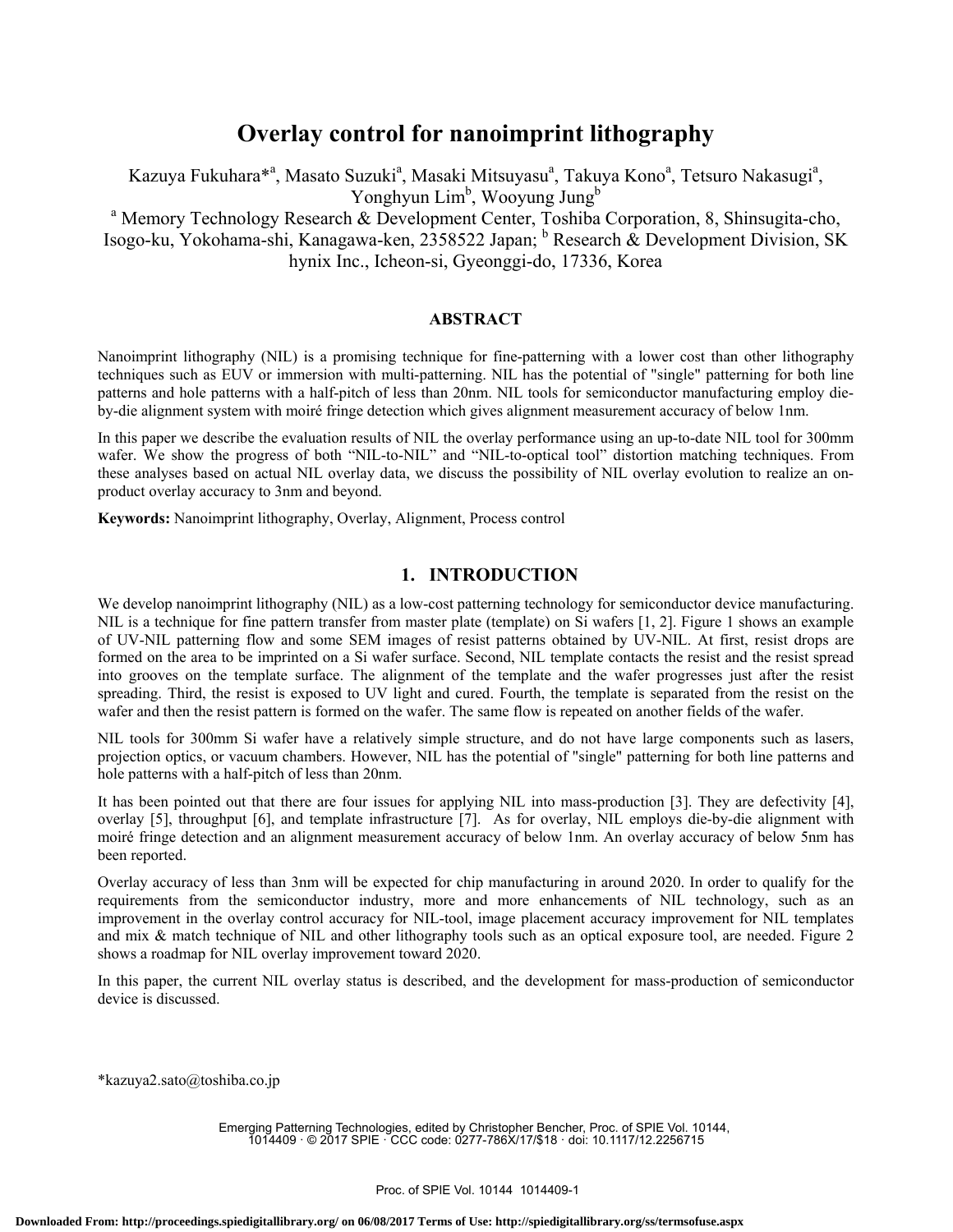

Figure 1. Left: Process flow of UV nanoimprint lithography. Right: SEM image of resist patterns obtained by UV-NIL.



Figure 2. Roadmap for NIL overlay development.

# **2. NIL ALIGNMENT AND OVERLAY**

NIL consists of the contact process, and then NIL tool structure completely differs from that for optical lithography tool. In the NIL tools, the template and the wafer are contacted through the resist. The alignment progresses while the template contacts the resist on the wafer. Through The Mask (TTM) alignment system is employed [8], in which the overlap image of template mark and the wafer mark are directly observed, and then the template and the wafer are aligned for each exposure field. Figure 3 illustrates a cross-sectional view of the alignment system of the current NIL tools. Four alignment marks exist in the exposure field and the NIL tool has four alignment scopes. During the alignment process, the four alignment scopes detect the relative shift of the four template marks with respect to the four wafer marks. Then the wafer stage is controlled to the target position.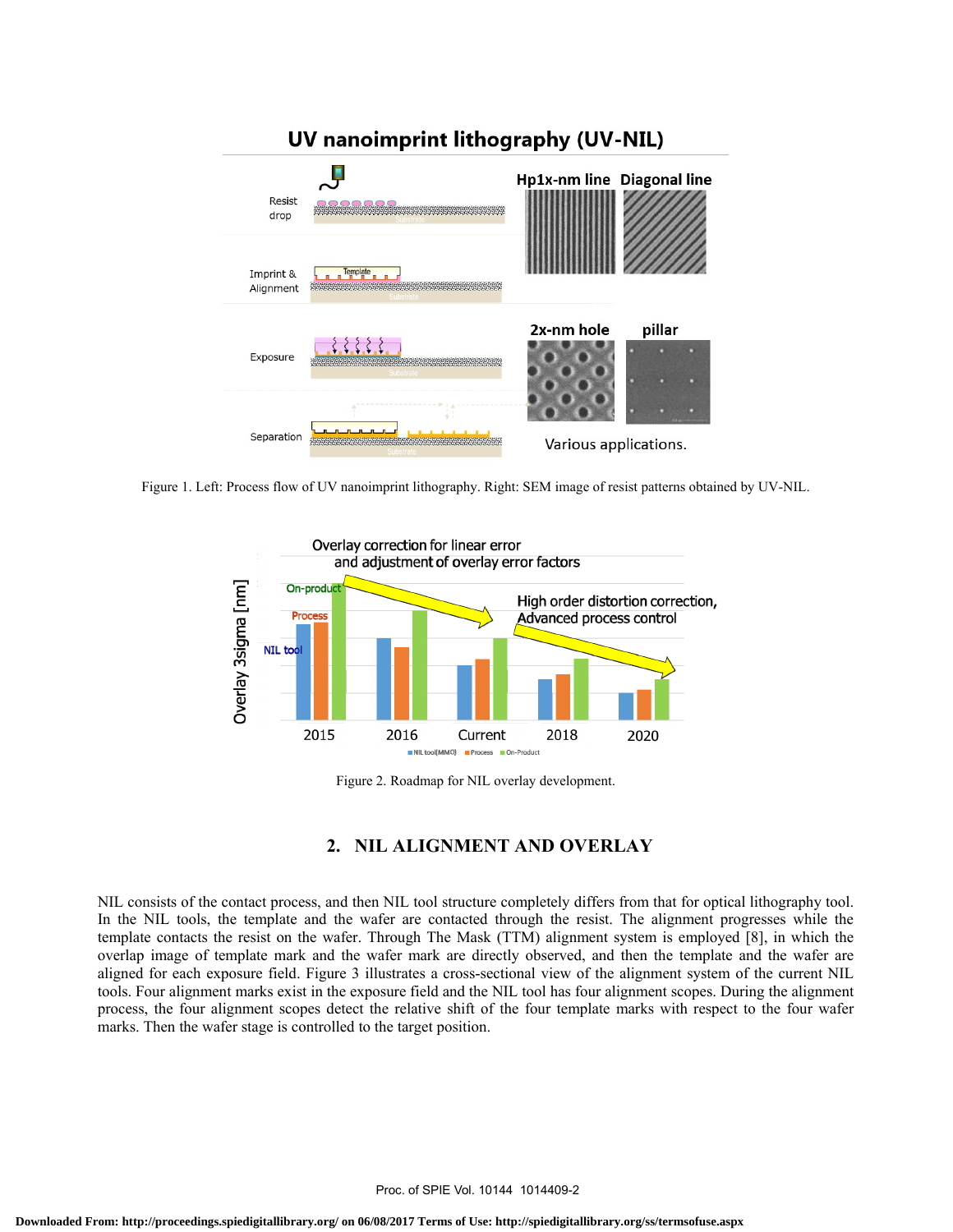

Figure 3. NIL alignment system.

Figure 4 illustrates four error sources in NIL process. They are NIL tool, template, wafer and contact process-related issue. The NIL tool has die-by-die alignment with the distortion correction function. NIL is a 1:1 patterning with no reduction and hence, the template pattern placement accuracy is more sensitive than that for photomask [7]. As for wafer, distortion control of the underlayer wafer through the process such as stack formation and/or etching, and alignment mark deformation by CMP are important [8, 9]. The residual layer thickness (RLT) is one of the NIL-specific error factors and has strong relations to the overlay [10].



Figure 4. Error sources of NIL overlay.

Figure 5 shows results of overlay error analysis for both thinner RLT case and thicker RLT case. In the thinner RLT case, resist flow is inhibited at the narrow gap, and then the alignment movement needs strong force. The large force to align causes local distortion to the pattern. We control resist drop volume for each template with different field size and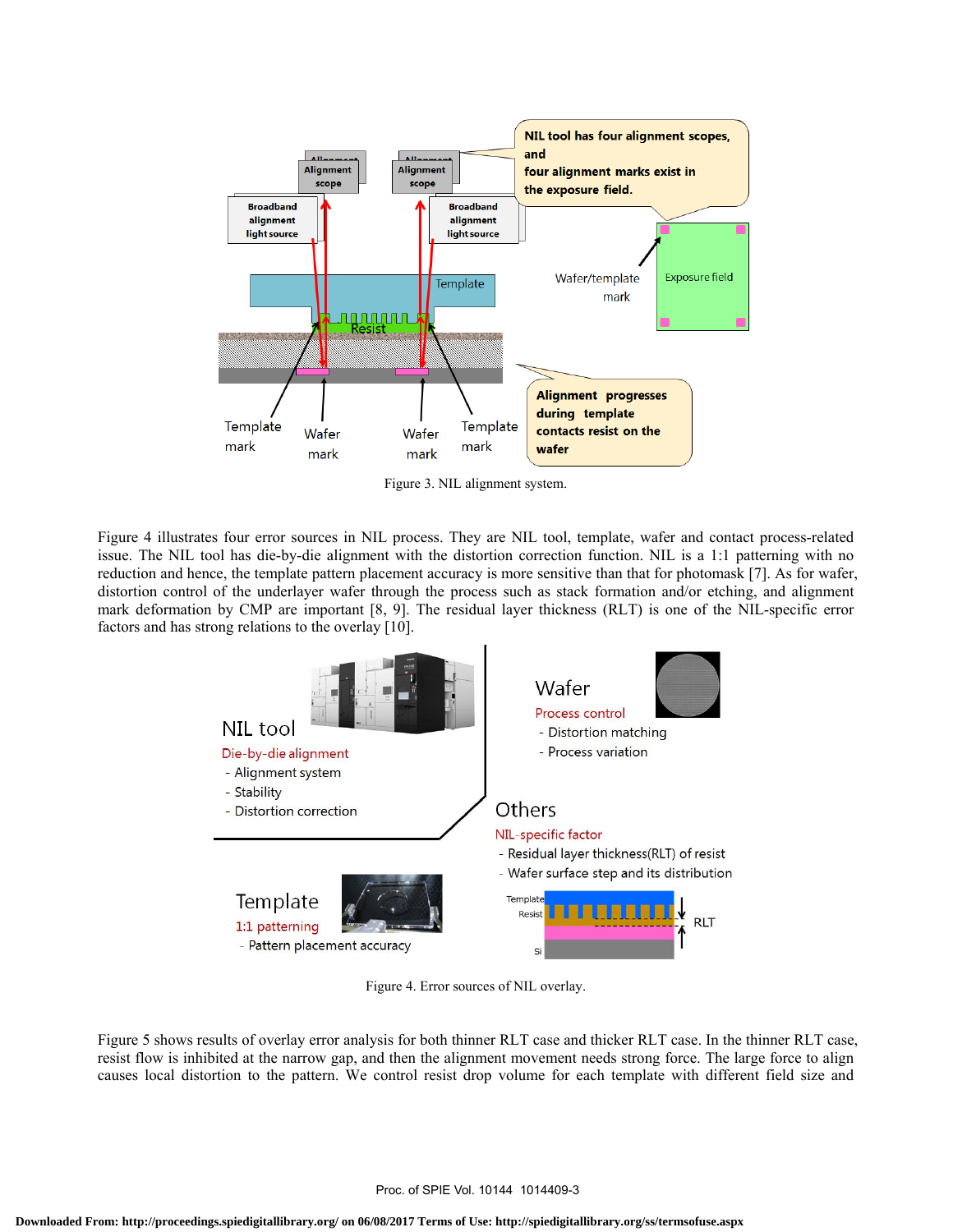different pattern layout density, and then find the better RLT condition with respect to overlay accuracy. In the case of wafers with surface topography, more resist drop is needed to fill the valley and to keep sufficient RLT at the peak.



# **3. NIL OVERLAY PERFORMANCES AND CHALLENGES**

In this section we describe overlay measurement results and then discuss the potential of NIL overlay accuracy. Figure 6 shows the overlay evaluation flow in our work. At first, underlayer patterning was performed using an optical exposure tool or a NIL tool. Next, the wafer was etched to create alignment marks and overlay marks on the wafer. Then the second patterning, by the NIL tool, is applied on the wafer with alignment to the first (underlayer) pattern. Overlay error is obtained by the measurement of the bar-in-bar mark on the wafer using a commercially available overlay inspection tool.



Figure 6. Evaluation flow of NIL overlay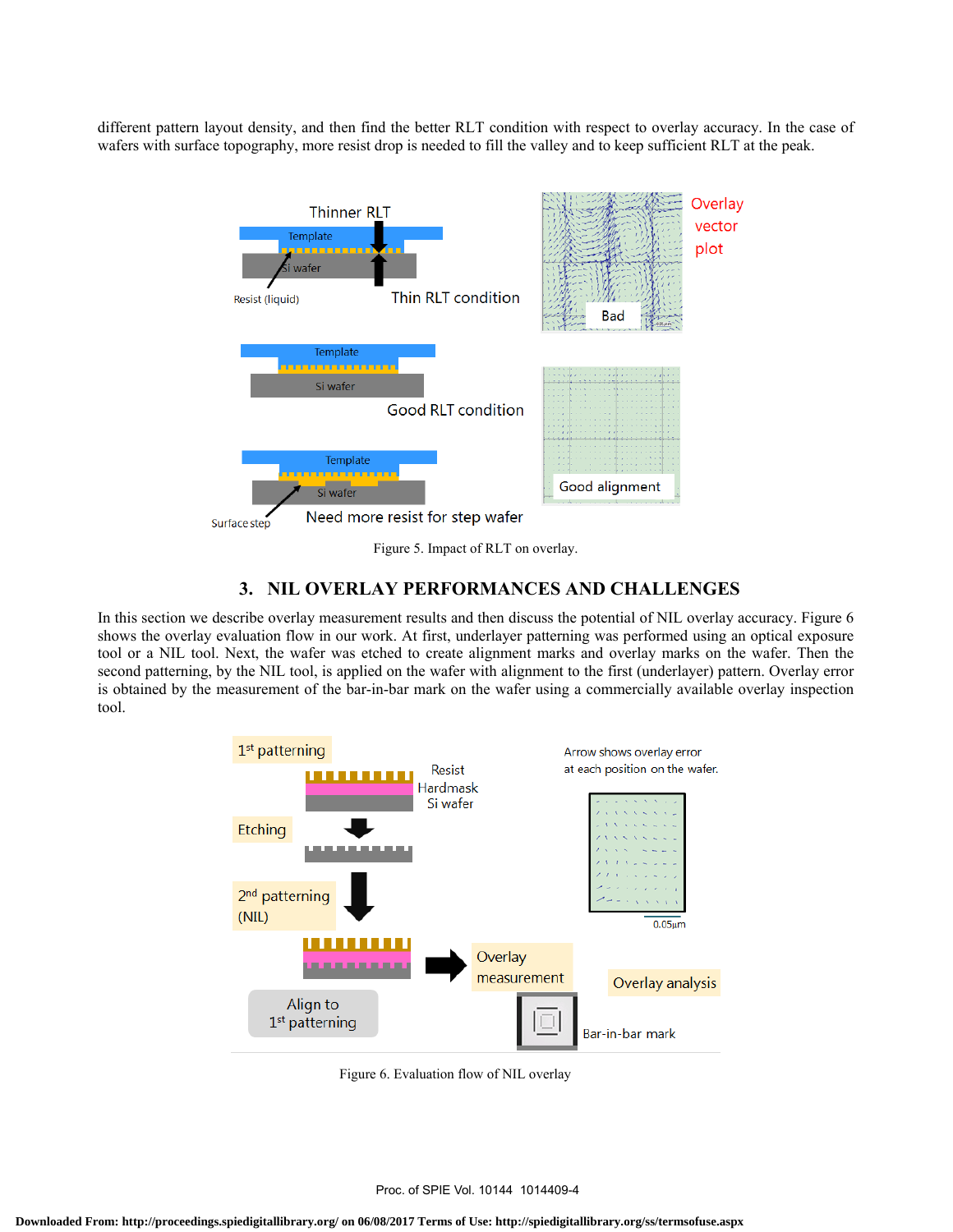#### **3.1 NIL-to-NIL overlay**

Figure 7 shows the overlay measurement result for the NIL tool on a 300mm wafer. In this experiment, both the first layer and second layer are patterned using a NIL tool. Overlay error |mean|+3sigma X and Y are 3.8nm and 4.5 nm, respectively.



Figure 7. NIL overlay result for NIL-to-NIL process.

#### **3.2. NIL-to-optical overlay**

Figure 8 shows the overlay measurement result for "NIL-to-optical" case. In this experiment, the first layer is made by optical exposure tool and the second layer is made by NIL. For 11 wafers, overlay mean value across the wafer is less than 0.2nm. Overlay variation is 6.2nm in 3sigma for the champion wafer, but there are wafer-to-wafer variation and lotto-lot variation. Current performance |mean|+3sigma is less than 7.5nm.



Figure 8. NIL overlay result for NIL-to-Optical process.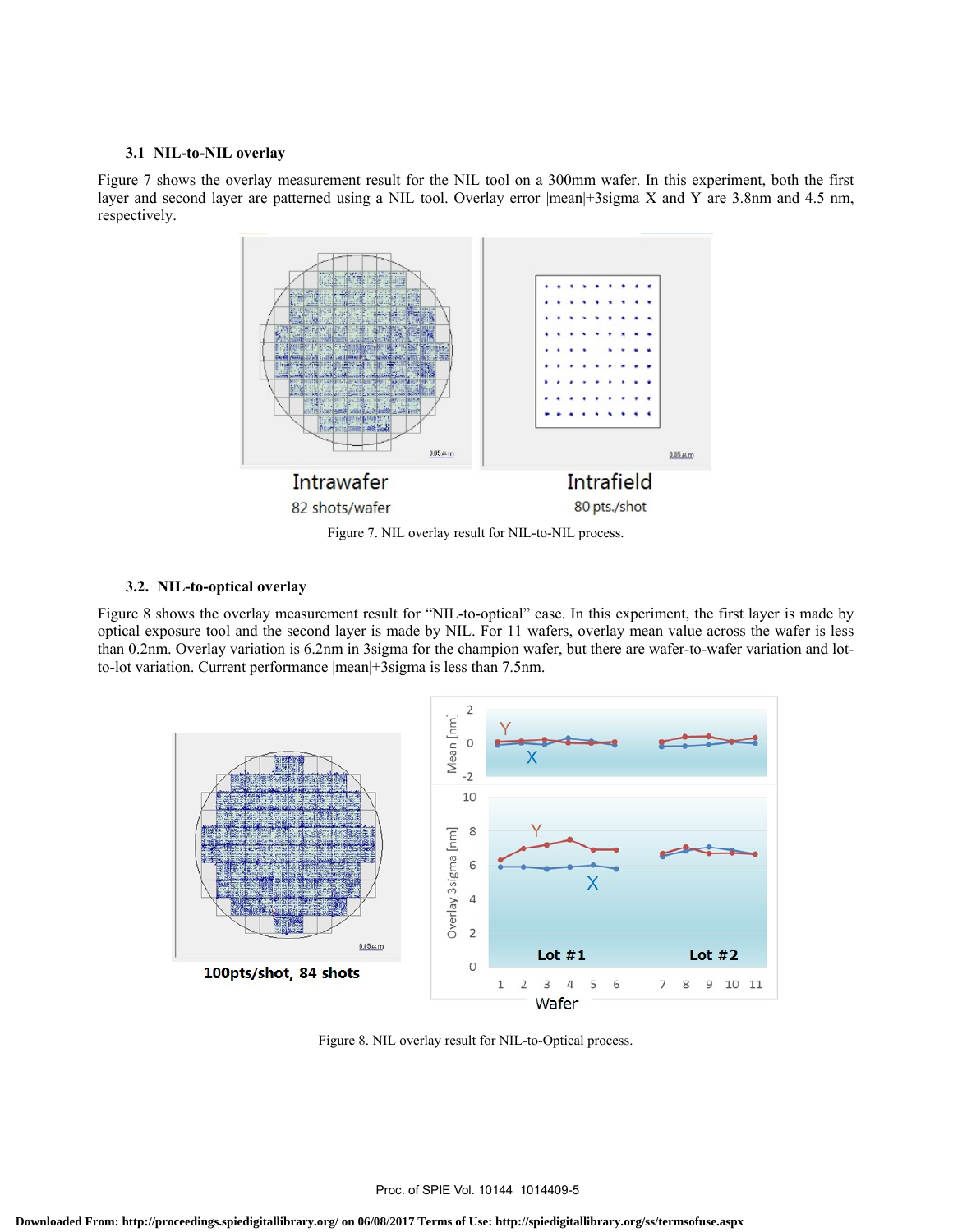#### **3.3 Potential of NIL overlay: current and future**

Next, we will discuss the potential of NIL overlay accuracy. Figure 9 is a classification of intrafield overlay error by the possibility of correction. The current NIL tool has a distortion correction function, which can control shot magnification, rotation and trapezoid, by deformation of template shape [8]. The function deforms the template shape by an actuator to control these terms as the intended amount. The residual error shows the potential limit of NIL overlay accuracy.

Figure 10 shows the overlay residual error for the NIL-to-NIL process. For 6 wafers, overlay residual 3sigma is 2.5nm or less.



Figure 9. Decomposition of NIL overlay into correctable part and uncollectable part.



Figure 10. Overlay residual for "NIL-to-NIL"

Figure 11 explains the overlay residual error for the NIL-to-optical process. The left chart is the data obtained last year [5]. The right chart shows recent data. To improve the overlay accuracy, we adjusted some kinds of controllable factors of the NIL tools, that is, imprint force, template tilting at contact to wafer, and resist volume and distribution (RLT). Inappropriate imprint force or template attitude induces higher order distortion. And bad RLT also creates bad overlay as shown in Figure 5. After optimization, overlay residual error 3sigma decreased 35 % of initial amount. We successfully demonstrated distortion matching of the NIL tool to optical lithography tool.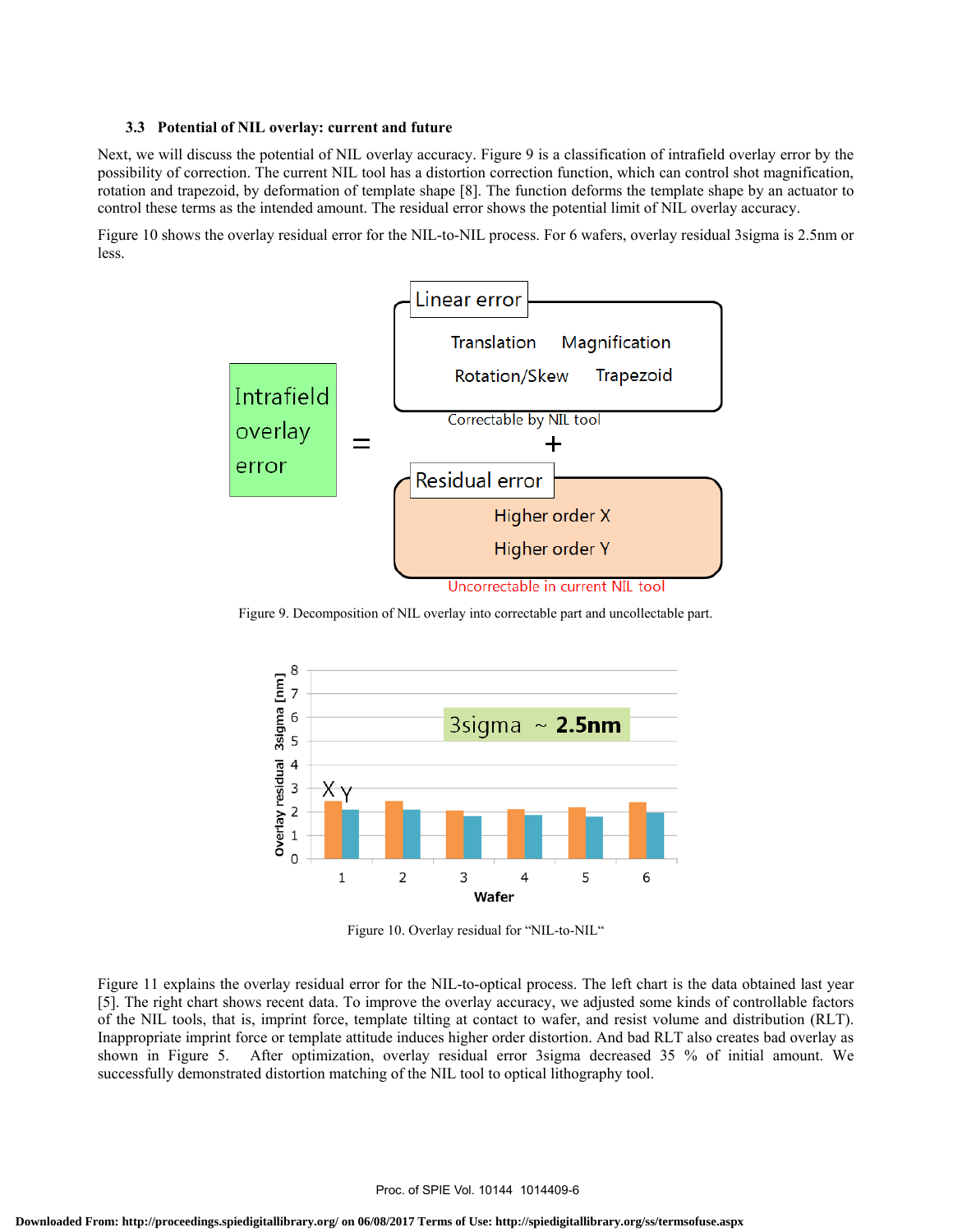

Figure 11. Overlay residual for "NIL to Optical". The left chart is the data obtained last year [5]. The right chart shows recent data.

Still we recognize a gap between NIL-to-NIL process and NIL-to-optical process in potential of overlay accuracy. To reduce the gap, we consider higher-order correction of intrafield error. Figure 12 shows estimation result of overlay error after correction of second-order, third order, and forth-order intrafield error in addition to linear correction. By applying up to third order correction, overlay error will be less than 4nm in 3sigma. Using fourth-order correction, NIL overlay performance will approach to 3nm.



Figure 12. Estimation of overlay performance after applying higher-order intrafield correction. The n-th order error stands for intrafield overlay distribution expressed with a linear combination of  $x^3y^{n-a}$ , in that a=0..n [12].

To realize such correction of non-linear error, the NIL tool maker is developing a new distortion correction function. Recently, the development of higher order distortion correction was introduced [8]. The new function applies local heating to the wafer to reduce higher-order intrafield overlay error up to fourth-order. To achieve 3nm overlay on the mix-and-match overlay scheme for NIL and other lithography tools, development of higher order correction up to fourth order is necessary for NIL tools.